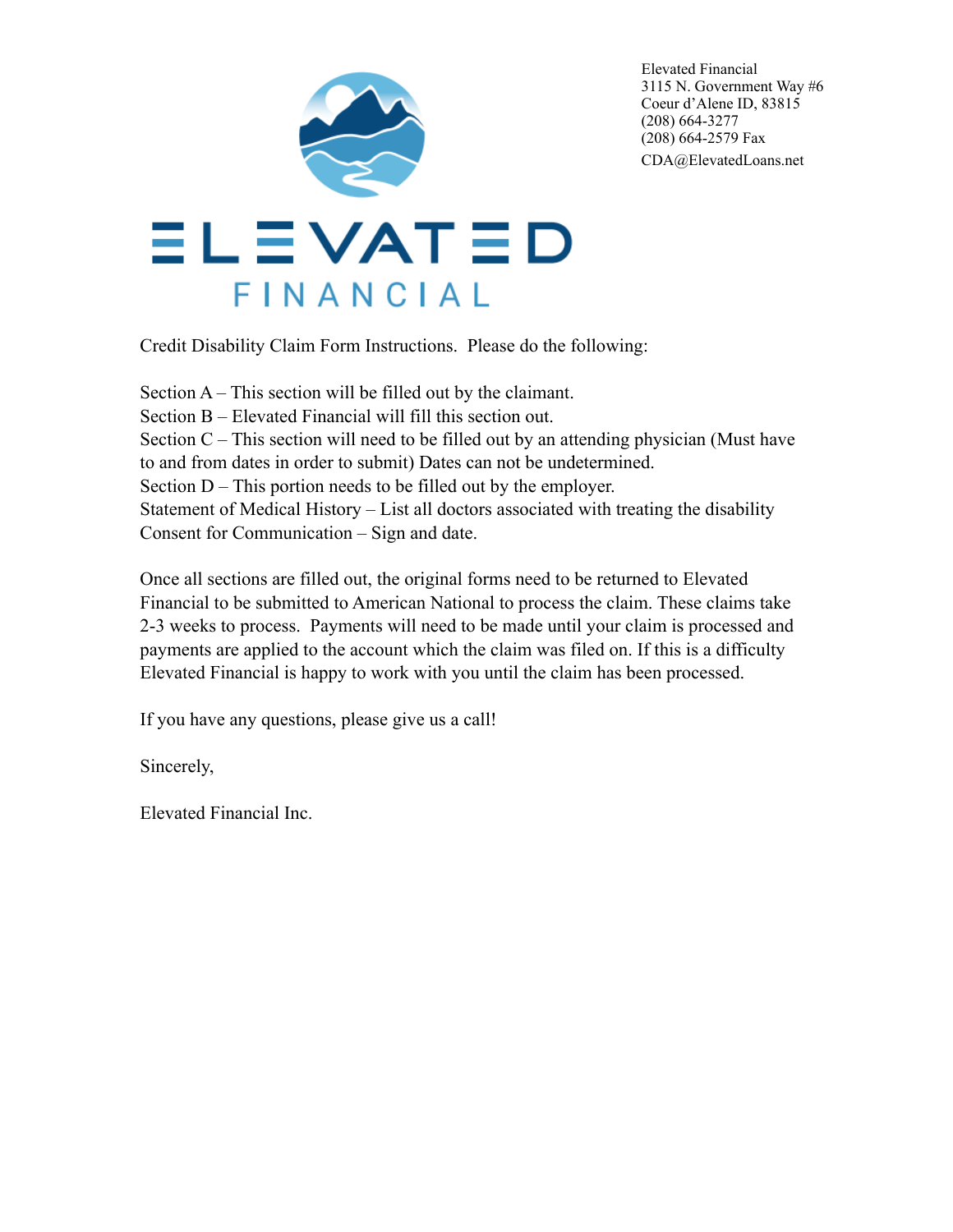

## AMERICAN NATIONAL INSURANCE COMPANY **CREDIT INSURANCE CLAIMS DEPARTMENT - REGIONAL OFFICE** P.O. BOX 1580, MANDEVILLE, LA 70470 PHONE NUMBER: 800-779-5628

(Please attach a copy.)

## **APPLICATION FOR CREDIT DISABILITY BENEFITS**

| Section A - Insured's Statement                                                                                                                                                                                                                                                                                                                                                                                                                                                                                                                                                                                                                                                                                                                                                                                                                                   |         |  |                       |
|-------------------------------------------------------------------------------------------------------------------------------------------------------------------------------------------------------------------------------------------------------------------------------------------------------------------------------------------------------------------------------------------------------------------------------------------------------------------------------------------------------------------------------------------------------------------------------------------------------------------------------------------------------------------------------------------------------------------------------------------------------------------------------------------------------------------------------------------------------------------|---------|--|-----------------------|
|                                                                                                                                                                                                                                                                                                                                                                                                                                                                                                                                                                                                                                                                                                                                                                                                                                                                   |         |  |                       |
|                                                                                                                                                                                                                                                                                                                                                                                                                                                                                                                                                                                                                                                                                                                                                                                                                                                                   |         |  |                       |
|                                                                                                                                                                                                                                                                                                                                                                                                                                                                                                                                                                                                                                                                                                                                                                                                                                                                   |         |  |                       |
|                                                                                                                                                                                                                                                                                                                                                                                                                                                                                                                                                                                                                                                                                                                                                                                                                                                                   |         |  |                       |
|                                                                                                                                                                                                                                                                                                                                                                                                                                                                                                                                                                                                                                                                                                                                                                                                                                                                   |         |  |                       |
|                                                                                                                                                                                                                                                                                                                                                                                                                                                                                                                                                                                                                                                                                                                                                                                                                                                                   |         |  |                       |
|                                                                                                                                                                                                                                                                                                                                                                                                                                                                                                                                                                                                                                                                                                                                                                                                                                                                   |         |  |                       |
|                                                                                                                                                                                                                                                                                                                                                                                                                                                                                                                                                                                                                                                                                                                                                                                                                                                                   |         |  |                       |
| When did you first notice symptoms of your illness, or on what day did the injury occur?                                                                                                                                                                                                                                                                                                                                                                                                                                                                                                                                                                                                                                                                                                                                                                          |         |  |                       |
|                                                                                                                                                                                                                                                                                                                                                                                                                                                                                                                                                                                                                                                                                                                                                                                                                                                                   |         |  |                       |
|                                                                                                                                                                                                                                                                                                                                                                                                                                                                                                                                                                                                                                                                                                                                                                                                                                                                   |         |  |                       |
|                                                                                                                                                                                                                                                                                                                                                                                                                                                                                                                                                                                                                                                                                                                                                                                                                                                                   |         |  |                       |
|                                                                                                                                                                                                                                                                                                                                                                                                                                                                                                                                                                                                                                                                                                                                                                                                                                                                   |         |  |                       |
| Has any other physician treated you for this injury or illness? $\Box$ Yes $\Box$ No If "yes," when                                                                                                                                                                                                                                                                                                                                                                                                                                                                                                                                                                                                                                                                                                                                                               |         |  |                       |
|                                                                                                                                                                                                                                                                                                                                                                                                                                                                                                                                                                                                                                                                                                                                                                                                                                                                   |         |  |                       |
|                                                                                                                                                                                                                                                                                                                                                                                                                                                                                                                                                                                                                                                                                                                                                                                                                                                                   |         |  |                       |
| First date you were entirely away from work due to current disability __________________ Date you returned to work                                                                                                                                                                                                                                                                                                                                                                                                                                                                                                                                                                                                                                                                                                                                                |         |  |                       |
| Have you performed any work other than your usual occupation? $\Box$ Yes $\Box$ No If "yes," give nature of work and dates worked.                                                                                                                                                                                                                                                                                                                                                                                                                                                                                                                                                                                                                                                                                                                                |         |  |                       |
| Have you had any medical or surgical advice/treatment/consultation during the past 5 years for any other condition? $\Box$ Yes $\Box$ No                                                                                                                                                                                                                                                                                                                                                                                                                                                                                                                                                                                                                                                                                                                          |         |  |                       |
|                                                                                                                                                                                                                                                                                                                                                                                                                                                                                                                                                                                                                                                                                                                                                                                                                                                                   |         |  |                       |
| Physician Name<br>the control of the control of the control of the control of the control of the control of                                                                                                                                                                                                                                                                                                                                                                                                                                                                                                                                                                                                                                                                                                                                                       | Address |  | Phone Number $(\_\_)$ |
| Are you receiving or entitled to receive any other disability benefits? $\Box$ Yes $\Box$ No If "yes," source                                                                                                                                                                                                                                                                                                                                                                                                                                                                                                                                                                                                                                                                                                                                                     |         |  |                       |
| I hereby assign, transfer, and set over all my interest in the above numbered contract pertaining to this loss, and direct that my benefits payable to me under this<br>policy/certificate be paid to the lending institution as listed on the policy/certificate, whose receipt for benefits that may be due me shall be a full acquittance of all my<br>claims under the said policy/certificate. Any person who knowingly files a statement of claim containing any false or misleading information is subject to criminal and<br>civil penalties.                                                                                                                                                                                                                                                                                                             |         |  |                       |
| You are authorized to permit American National Insurance Company and its subsidiaries to view and obtain a copy of records pertaining to any and all medical<br>practitioners, physicians, pharmacists, pharmacy benefit managers, hospitals, clinics, nurses, records custodians, employers, financial custodians, law enforcement<br>agencies, or insurance companies. I understand that the information I am authorizing to be released may include:<br>1. AIDS/HIV test results, diagnosis, treatment, and related information<br>2. Drug screen results and information about drug or alcohol use and treatment<br>3. Mental health information<br>4. Pharmacy prescriptions/Pharmacy Benefit Managers                                                                                                                                                       |         |  |                       |
| I further understand that this authorization is valid for one year from the date executed below. I also understand that I may revoke this authorization at any time during<br>the one year period by notifying the Claims Department in writing at the address shown at the top of this form. The information obtained by this authorization will be<br>used to evaluate this claim. The information obtained by this authorization may be disclosed to reinsurance companies, if policy is reinsured, to any agency employed by<br>the Company, and to any party, which the Company is required by law or subpoena to disclose. I understand that when information is used or disclosed pursuant to this<br>authorization, it may be subject to re-disclosure by the Company and may no longer be protected by the same rule that applied in the first instance. |         |  |                       |

Date\_

Claimant (over)

CIGAARS-09-A&H - CREDIT DISABILITY CLAIM FORM